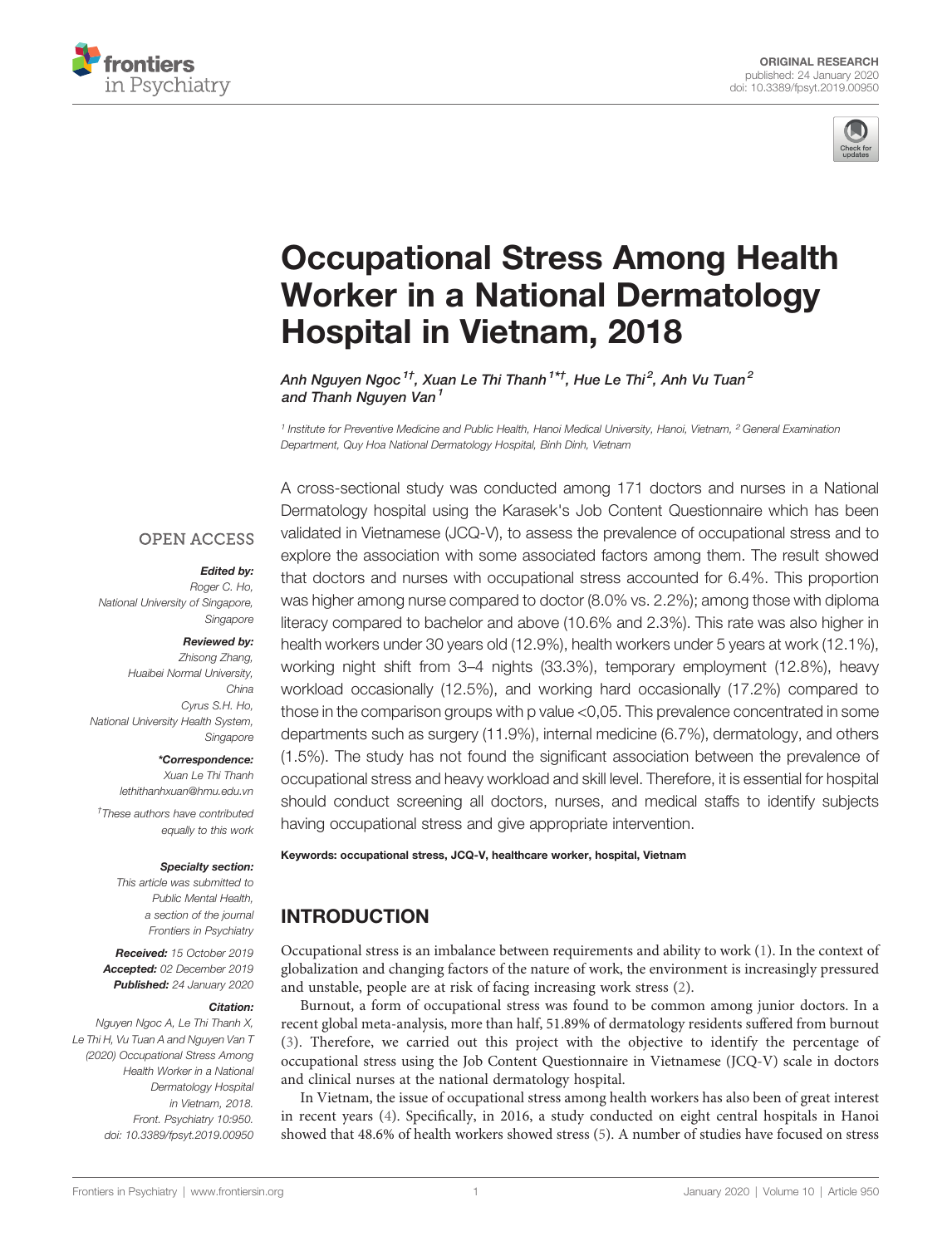in clinical nurses and show that the incidence of occupational stress in this group was also relatively high [\(6](#page-5-0)–[8](#page-5-0)).

In Vietnam, patients with skin diseases have low health related quality of life ([9](#page-5-0)), low family quality of life [\(10](#page-5-0)), and poor sleep [\(11](#page-5-0)). More severe skin disease correlated to greater psychological burden ([12](#page-5-0)) and such burden may be displaced to health professionals.

So far there has been no research on occupational stress among health staff in the Leprosy Hospital. Therefore, we carried out this project with the objective to identify the percentage of occupational stress using the JCQ-V scale in doctors and clinical nurses at Quy Hoa Central Leprosy-Dermatology Hospital in 2018 and to analyze some associated factors of occupational stress among health care work. The findings would help policy makers better understanding the situation and may develop appropriate intervention for reducing the occupational stress for good human resource in health facility in developing countries like Vietnam.

# MATERIALS AND METHODS

#### Research Subjects

Doctors and clinical nurses, with a labor contract of at least 1 year at the time of data collection and agree to participate in the study.

### Location and Study Time

The study was conducted at Quy Hoa Central Leprosy Dermatology Hospital from May 2018 to October 2018. The Hospital of Leprosy—Dermatology Central Quy Hoa is a class-1 hospital in dermatology that approved by Ministry of Health. The hazardous working condition of the hospital was ranked IV level by Vietnamese labor classification.

### Research Design

A cross-sectional research with quantitative method was applied in our study.

### Sample Size and Sample Selection

In our study, we found that 203 physicians and clinical nurses met the selection criteria. We interviewed 171/203 doctors and nurses working in the department of internal medicine, surgery, dermatology, and others (76.7%).

### Variable

In our study, we used dependent variable and independent variables. The dependent variable was occupational stress status (yes/no). The independent variables were some personal factors (included professional level, age, job age, gender, education level, …) and some elements of job characteristics (included department of work, average number of nights per week, workload, intense work, type of labor contract, …)

### Tools and Criteria for Assessing Stress

In our study, we used Karasek's model for assessing occupational stress. This model included 33 questions and assessed three

aspects which were psychological stress (from 1 to 8), decisionmaking or self-control at work (from verses 9 to 25), and support through evaluating worker relationships with colleagues and superiors (from 26 to 33) ([13\)](#page-5-0). According to Karasek model, we classified stress into four group: high pressure jobs, passive work, active work, and comfortable work. High pressure jobs were calculated by total score psychological pressure over 16 and decision power  $\leq$  34 (threshold of occupational stress). Passive works were calculated by total score psychological pressure  $\leq 16$ and decision right  $\leq$  34. Active works were calculated by total score psychological pressure  $16 + 16$  + decision right  $> 34$ . Comfortable works were calculated by total score psychological pressure  $\leq 16$  + decision right > 34. Stress status is "yes" when the assessment in the Karasek model is "high pressure work" [\(13\)](#page-5-0). The questionnaire was tested on 02 subjects, including 01 doctor and 01 nurse, then completed before the official investigation.

#### Data Processing

Data was entered, cleaned with Epidata 3.1 software and processing data using SPSS18 software. Test for the difference between the two proportions with the Chi square test or the Fisher exact test was used. Logistic regression was applied to measure association between occupational stress and some demographic characteristics. P value at 0.05 was significant level.

### Research Ethics

The study was completely approved by the leadership of Quy Hoa Leprosy Dermatology Hospital and was conducted after being approved by the council through the research protocol of the Institute of Preventive Medicine and Public Health, School. Ha Noi Medical University dated on April 2018. Collected information from people who agreed verbally to participate in research and information of research subjects was kept confidential.

# RESULTS

### General Characteristics of the Object

We interviewed 171/203 doctors and nurses of hospitals, including 46 doctors and 125 nurses. Women accounted for a higher proportion than men (72.5% compared to 27.5%). Researchers group aged 30 and above accounted for 63.7%. More than half of research participants work for 5 years or more, at a rate of 61.4%. Half of research respondents have university and postgraduate educational level with the rate of 50.3% ([Table 1](#page-2-0)).

### Occupational Stress Status

Comment: According to Karasek model, the research participants with the most active jobs accounted for the highest proportion with 62%, followed by the group with comfortable work with 31.6%, the group feeling stressful work [love demand for psychology was high and decision-making power was low (6.4%)] and the group of research respondents who have to do passive jobs accounts for the lowest rate of 1.8% ([Table 2](#page-2-0)).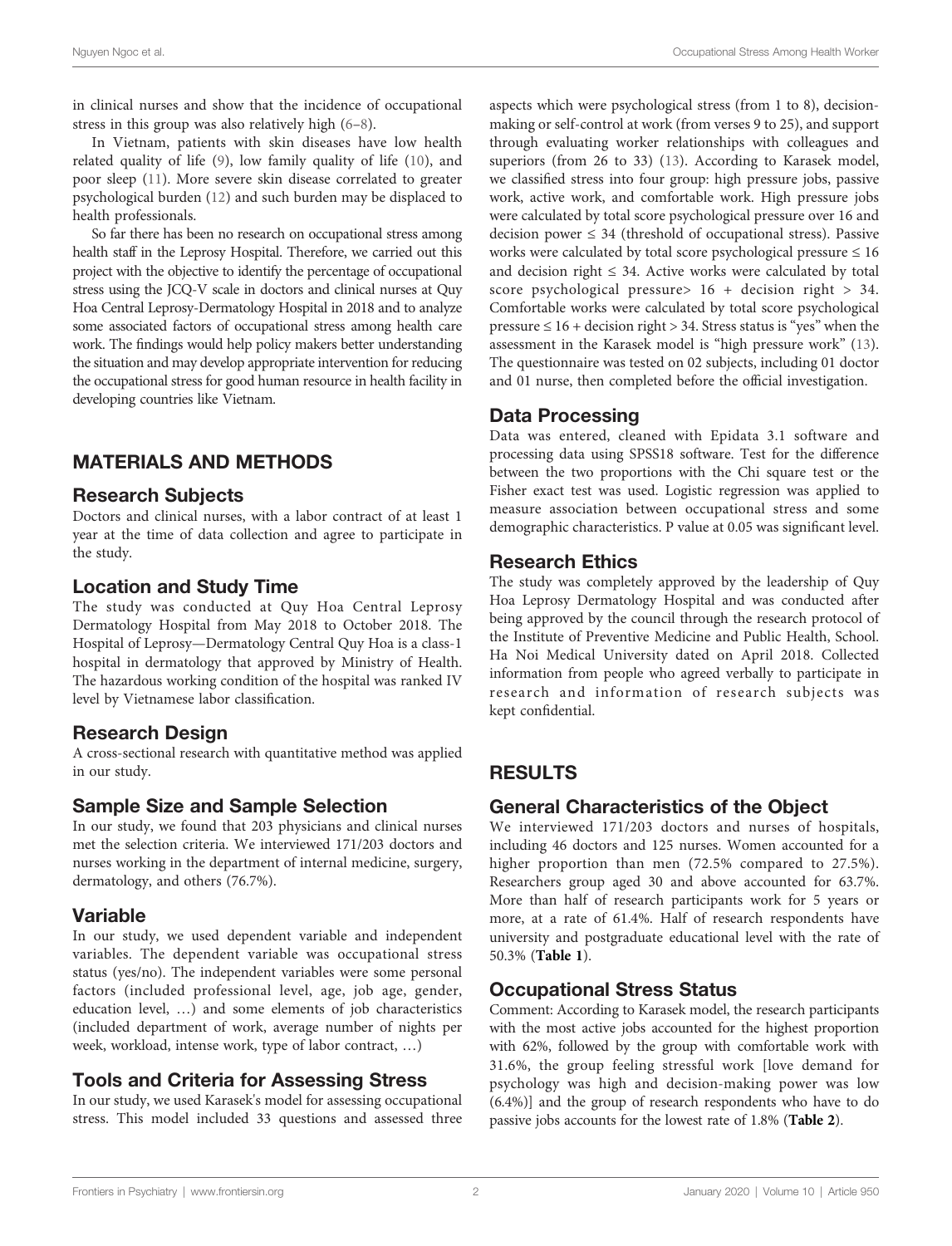| <b>Variables</b>         | <b>Characteristics</b>                                                 | Frequency (n)                                                        | Rate (%) |  |
|--------------------------|------------------------------------------------------------------------|----------------------------------------------------------------------|----------|--|
| Age group                | < 30 years old                                                         | 62                                                                   | 36.3     |  |
|                          | $\geq$ 30 years old                                                    | 109                                                                  | 63.7     |  |
|                          | $\bar{x}$ ± SD <sub>(min-max)</sub> : 34.64 ± 8.709 <sub>(23-65)</sub> |                                                                      |          |  |
| Gender                   | Male                                                                   | 47                                                                   | 27.5     |  |
|                          | Female                                                                 | 124                                                                  | 72.5     |  |
| Occupational age group   | $1-5$ years                                                            | 66                                                                   | 38.6     |  |
|                          | From 6 to 10 years                                                     | 42                                                                   | 24.6     |  |
|                          | Over 10 years                                                          | 63                                                                   | 36.8     |  |
|                          |                                                                        | $\bar{x}$ ± SD <sub>(min-max)</sub> : 9.52 ± 6.757 <sub>(1-30)</sub> |          |  |
| <b>Educational level</b> | Intermediate                                                           | 85                                                                   | 49.7     |  |
|                          | University                                                             | 86                                                                   | 50.3     |  |
|                          | Post graduated                                                         |                                                                      |          |  |
| <b>Specialist</b>        | Doctor                                                                 | 46                                                                   | 26.9     |  |

<span id="page-2-0"></span>TABLE 1 | General characteristics of the sample group.

TABLE 2 | Occupational stress status of health workers accorsing to Karasek model.

| <b>Psychological stress</b> | <b>Decision right</b> |                       |                          |                    |  |  |
|-----------------------------|-----------------------|-----------------------|--------------------------|--------------------|--|--|
|                             | Low<br>Passive work   |                       | High<br>Comfortable work |                    |  |  |
| Low                         |                       |                       |                          |                    |  |  |
|                             | n                     | %                     | n                        | $\%$               |  |  |
|                             | 3                     | 1.8                   | 54                       | 31.6               |  |  |
| High                        |                       | <b>Stressful work</b> |                          | <b>Active work</b> |  |  |
|                             | n                     | %                     | n                        | %                  |  |  |
|                             | 11                    | 6.4                   | 103                      | 60.2               |  |  |

Bolded text denote for occupational stress among study participants.

The results in the **[Table 3](#page-3-0)** show that there was a statistically significant relationship between stress rate and some personal factors (age group, education level), occupation factor (age group, ministry work division, number of nights, labor type, and intensity of work) with  $p < 0.05$ . Specifically, the rate of occupational stress in the research participants under 30 years old was 5.24 times higher than the participants over 30 years old (95% CI: 1.33–20.53, p value =  $0.019 < 0.05$ ). The rate of workrelated stresses among researched junior and senior research participants was 4.97 times higher than that of university and post-graduate participants (95% CI: 1.04–23.75, p value = 0.036 < 0.05). The rate of occupational stress in the research participants under 5 years of age was 4.69 times higher than that in the participants working over 5 years (95% CI: 1.2–18.37, p value =  $0.024 < 0.05$ ). The rate of work-related stresses of surgeon staff was 8.8 times higher than that staff working in dermatology and other specialties (95% CI: 1.33–20.53, p value =  $0.019 < 0.05$ ). The rate of work stress of the research participants signing a contract was 5.1 times higher than that of the indefinite term (95% CI: 1.3–19.96, p value = 0.02 < 0.05). The rate of occupational stress in the research participants on duty three to four sessions a week was 12.4 times higher than that on the staff on duty two nights or less a week (95% CI: 3.3–46.7, p value = 0.00 < 0.05). The rate of occupational stress in the research group doing high intensity work with frequency (often or more) was 4.72 times higher than the group with the frequency of never or occasional (95% CI: 1, 34–16.7, p value = 0.02 < 0.05).

In addition, the results in the table above also show that there was no statistically significant relationship between the occupational stress rate and some factors such as qualification and workload status ( $p$  value  $> 0.05$ ).

#### **DISCUSSION**

Total 171 100

#### Occupational Stress Status

Nurse  $125$  73.1

In this study, we used the JCQ-V scale to determine the occupational stress ratio of research respondents through three issues: psychological pressure, decision making power, and support from the working environment. This scale, developed by Karasek in 1998, has been assessed to be of good value and reliability and has been used in a number of previous studies in Vietnam. After investigating 171 subjects using a toolkit using the JCQ-V scale, based on Karasek's occupational stress model, we found that up to 62% of subjects were actively employed (pressure high psychological power, high decision-making power); 31.6% of the subjects were able to do a comfortable job (high decision-making power, low psychological pressure); 6.4% perceived to be high-pressure work (high psychological pressure and low decision-making power) and only 1.8% felt passive work (low psychological pressure, low decision-making power). This could be explained by the industry-specific nature, which requires a high degree of initiative, a high degree of decisive expertise in the professional activities of health workers, and less boring and simple work. More diversification so the work will also be more proactive and comfortable.

Thus, the results show that the occupational stress rate was 6.4%, which is similar to that of Pham et al. in 2011 in Hai Phong city using the JCQ-V scale (6.39%) ([14\)](#page-5-0). This rate is lower than that of Nguyen et al. in 2015 at Binh Dinh General Hospital (18%) [\(7\)](#page-5-0), lower than that of Dang et al. in 2017 at Hanoi Medical University Hospital ([6](#page-5-0)). This is lower than study in England (39%) [\(15](#page-5-0)), Portugal (11%) [\(16](#page-5-0)), Thailand (17,5%) [\(17](#page-5-0)), Taiwan (27%) [\(18](#page-5-0)), Germany (52%) ([19\)](#page-5-0), and India (63%) [\(20](#page-5-0)). This difference may be due to different research subjects. Our study selected all the doctors, clinical nurses in the hospital, the sample size was small (171), while the study of Nguyen et al. and Dang et al.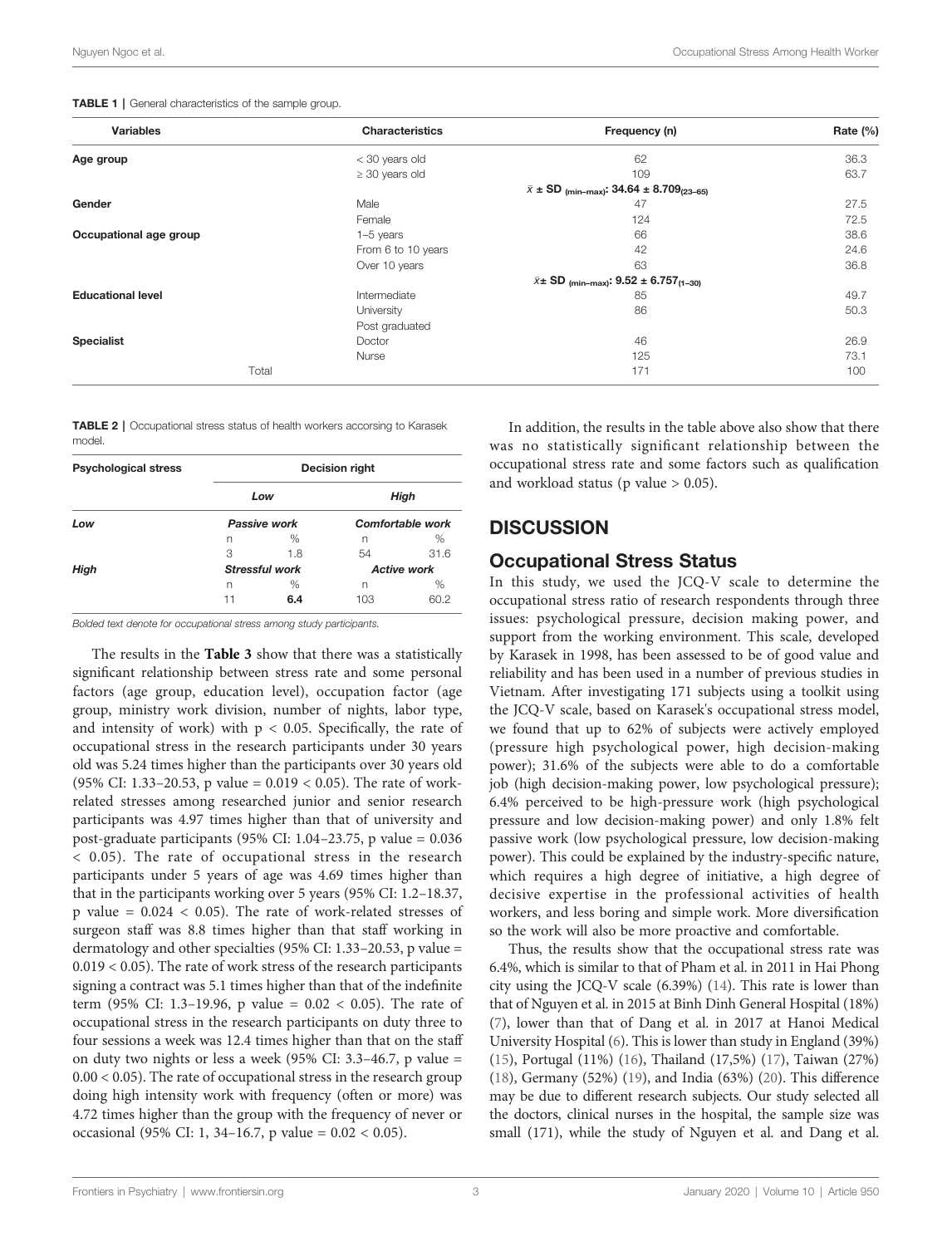#### <span id="page-3-0"></span>TABLE 3 | Association between occupational stress and some characteristics.

| <b>Characteristics</b>                          |                                     |                |      | <b>Stress status</b> |               | <b>OR</b><br>(95% CI)    | p            |
|-------------------------------------------------|-------------------------------------|----------------|------|----------------------|---------------|--------------------------|--------------|
|                                                 |                                     | <b>Yes</b>     |      | No                   |               |                          |              |
|                                                 |                                     | n              | $\%$ | n                    | $\frac{0}{0}$ |                          |              |
| <b>Specialist</b>                               | <b>Nurse</b>                        | 10             | 8.0  | 115                  | 92.0          | 3.91<br>$(0.48 - 31.4)$  | 0.292        |
|                                                 | <b>Doctor</b>                       | $\mathbf{1}$   | 2.2  | 45                   | 97.8          | 1                        |              |
| Age group                                       | < 30                                | 8              | 12.9 | 54                   | 87.1          | 5.24<br>$(1.33 - 20.53)$ | 0.019        |
|                                                 | $\geq 30$                           | 3              | 2.8  | 106                  | 97.2          | 1                        |              |
| Occupational age group                          | $< 5$ years                         | 8              | 12.1 | 58                   | 87.9          | 4.69<br>$(1.2 - 18.37)$  | 0.024        |
|                                                 | $\geq 5$ years                      | 3              | 2.9  | 102                  | 97.1          | 1                        |              |
| <b>Educational level</b>                        | Intermediate                        | 9              | 10.6 | 76                   | 89.4          | 4.97<br>$(1.04 - 23.75)$ | 0.036        |
|                                                 | <b>University</b><br>Post graduated | $\overline{2}$ | 2.3  | 84                   | 97.7          | 1                        |              |
| <b>Medical specialties</b>                      | Surgeon                             | $\overline{7}$ | 11.9 | 52                   | 88.1          | 8.8<br>$(1.05 - 74.5)$   | 0.018        |
|                                                 | <b>Internal medicine</b>            | 3              | 6.7  | 42                   | 93.3          | 4.71<br>$(0.45 - 48.37)$ | 0.15         |
|                                                 | Dermatology and others*             | 1              | 1.5  | 66                   | 98.5          | 1                        | $\mathbf{1}$ |
| Number of nights on the week                    | 3-4 nights per week                 | 6              | 33.3 | 12                   | 66.7          | 14.8<br>$(3.9 - 55.6)$   | 0.00         |
|                                                 | under 2 nights/week                 | 5              | 3.3  | 148                  | 96.7          | 1                        |              |
| Type of labor                                   | <b>Limited contract</b>             | 8              | 12.7 | 55                   | 87.3          | 5.1<br>$(1.3 - 19.96)$   | 0.02         |
|                                                 | <b>Unlimited contract</b>           | 3              | 2.8  | 105                  | 97.2          | 1                        |              |
| Large workload that exceeds the ability to work | <b>Usually</b>                      | $\mathbf{1}$   | 12.5 | $\overline{7}$       | 87.5          | 2.1<br>$(0.2 - 19.5)$    | 0.4          |
|                                                 | Never/sometimes                     | 10             | 6.1  | 153                  | 93.9          | 1                        |              |
| Work with high intensity                        | Frequent/very often/Continuous      | 5              | 17.2 | 24                   | 82.8          | 4.72<br>$(1.34 - 16.7)$  | 0.02         |
|                                                 | Never/sometimes                     | 6              | 4.2  | 136                  | 95.8          | 1                        |              |

Bolded and underlined texts denote for statistically significant.

selected only the subjects that were nurses and left across the rest of the subjects, large sample sizes (483). Due to the nature of work, nurses may be at higher risk of occupational stress than other subjects. Therefore, the assessment of stress in the population of only nurses would be higher than assessing the stress situation in the population including both doctors and nurses.

Another explanation is the difference in tools. The stress measurement tool of these two authors is DASS21. DASS21 is a validated scale to assess depression, anxiety, and stress in Asians ([21,](#page-5-0) [22\)](#page-5-0) and Vietnamese [\(23](#page-5-0)). The DASS21 tool uses seven questions, focusing on screening orientation to find cases of psychological stress in general, whether or not work-related. And the JCQ-V is a tool that explores the individual characteristics and description of the job (psychological pressure, decision making power, support in the workplace), using more questions (33 questions) to assessing workplace stress, an evaluation model that produces stress results will be tighter and may result in a lower rate. Therefore the difference in results is expected in advance. The different findings on the rate of occupational stress among studies would suggest that policy makers should develop a standardization tool to measure occupational stress among medical staff.

### The Relationship Between Stress Status According to Some Characteristics

In our study, we found that some characteristics related to stress status such as: age group and occupational age group; academic level; medical specialties; average number of nights per week; and labor contract. The number of people under 30 years old with work stress is 12.9%, while this figure in the remaining group is 2.8%,  $p = 0.019 < 0.05$ . This finding corresponds to findings of a recent meta-analysis which found that more than half, 51.89% of dermatology residents suffered from burnout ([3](#page-5-0)). The occupational stress of young doctors and nurses could originate from depression, anxiety, and mental health issues encountered in medical and nursing schools ([24](#page-5-0)–[27\)](#page-5-0).

The study has shown that the rate of occupational stress in the group with intermediate level and college is 4.97 times higher than in the research group with university and post university degrees (10.6% compared to 2, 3%,  $p = 0.036 < 0.05$ ). The reason may be that the less educated people are, the more they are mentally pressured to become more professional, to improve their skills in order to keep up with the job, and to decide the job at work. They are lower than subjects with a university or higher degree, leading to a higher risk of stress.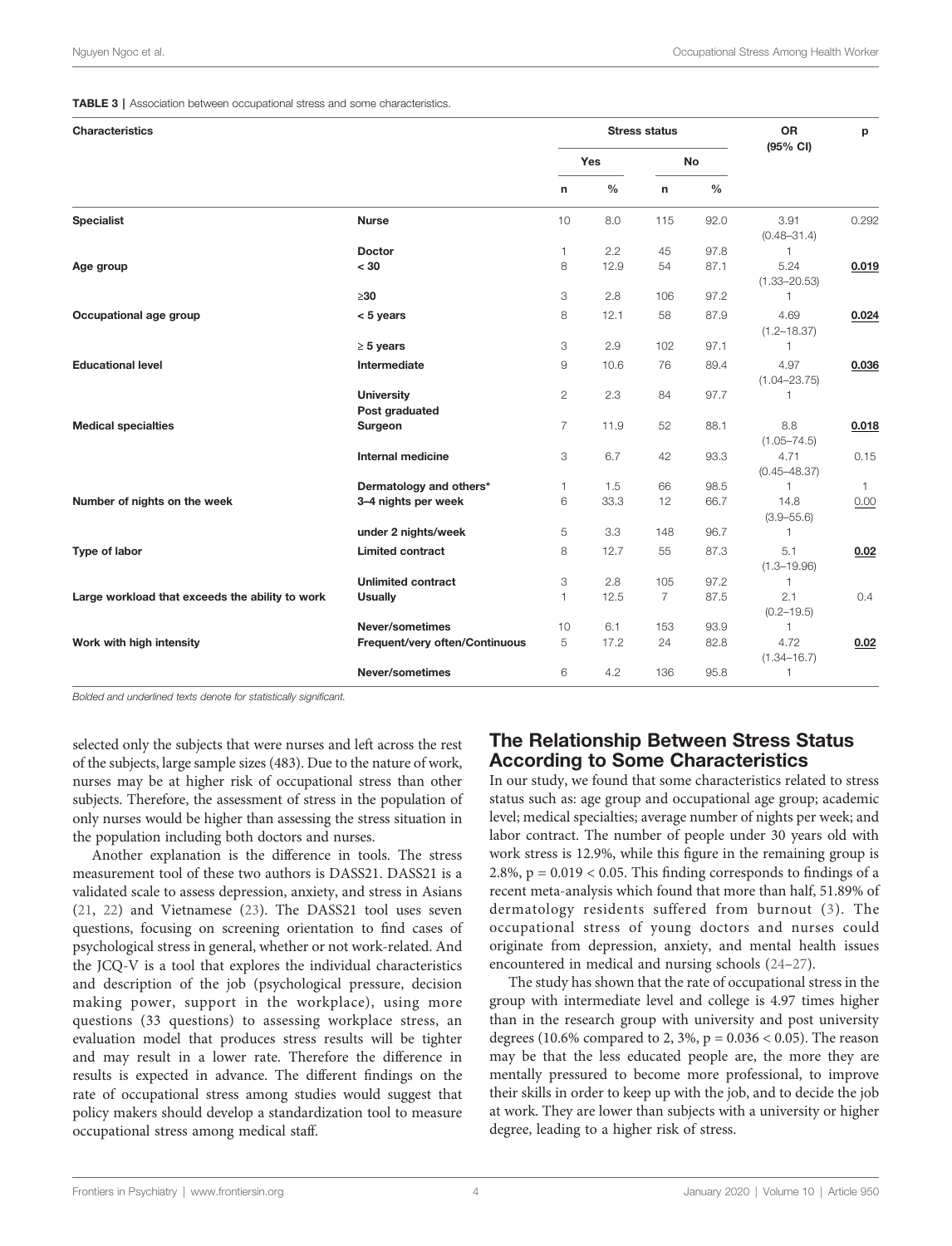Quy Hoa Leprosy Dermatology Hospital currently has 20 clinical departments divided into many divisions to manage, including: surgery, internal surgery, dermatology, and other specialties such as rehabilitation, traditional medicine, and department of examination. Each department in the hospital has different functions and tasks, specific characteristics of each department, so the assessment of the stress situation in each department is necessary to make appropriate judgments and interventions, suitable for medical staff in the department. Through univariate analysis, we found that, compared to the group working in the dermatology group, those working in the surgeon sector suffered from occupational stress with the rate of 8.8 times higher (11.9% compared to 1.5%). This result similar to research in China in 2017 and India in 2018 ([20](#page-5-0), [28\)](#page-5-0). This is consistent with the reality at the hospital. The surgeon division is a new specialized division invested in recent years, which is being developed in the hospital. Due to the characteristics of the surgeon division, most of the employees have to work with sick people who are quick to respond, highly responsible, time is not proactive, pressure from family members, often in contact with their lips. The risk of infection is caused by exposure to bodily fluids, which makes the occupational stress higher. While those who work in the dermatology division, there are fewer endangered diseases and this is also a specialized branch of the hospital so the highly qualified human resources will be less stressed at work. Because no studies classify this as ours, comparisons for this result are not possible.

Night duty is a specific task for health workers and has a significant impact on health due to changes in the normal circadian rhythm of humans. The majority of shift work affects sleep after the night shift and the quality of sleep before the morning shift. The combination of sleep deprivation and working at a time when bodily functions are restricted can cause severe fatigue and insomnia, difficulty in performing good jobs and increase the risk of accidents, and stress [\(29](#page-5-0)). The study results showed that, occupational stress in the on-call group for 3–4 nights/was 33.3%, 14.8 times higher than the lower group less than or equal to two sessions a week (33.3% vs 3.3%,  $p = 0.000 < 0.05$ ). This result is similar to the result of Nguyen Van Tuyen on nursing at Binh Dinh General Hospital in 2015, those who are on duty more than two nights a week are 1.9 times more likely to stress than those who only directly from two nights/week or less with  $p = 0.02$  ([7](#page-5-0)). Another study at the Hanoi Oncology Hospital also showed that clinicians who were on duty four times a month were 6.8 times more likely to be stressed than those under four sessions per month ([8](#page-5-0)).

Our results show that those with a fixed term contract had a Gaaos stress rate of 5.1 times that of an indefinite or permanent contract (12.7% compared to 2.8%  $p = 0.02 < 0.05$ ). Perhaps with the mentality of wanting a stable career, those who sign indefinite contracts—usually young people—are just out of school, are in the process of demonstrating competence before being put on an indefinite preparations. Therefore, they will have more psychological effort and higher pressure to show their position at work, leading to a higher risk of occupational stress than the other group.

Because of time and manpower limitations, our study was conducted on only doctors and nurses in a hospital, so it was not

possible to represent the entire healthcare workers. This is a cross-sectional descriptive study that investigates the status and factors that affect the stress of medical staff, so it is not possible to confirm what is the main cause of the stress. This suggests more in-depth, complete, and multi-dimensional studies are needed to make clearer and more accurate judgments.

# **CONCLUSIONS**

Findings indicated that the research group with the most active jobs accounted for the highest proportion (62%). The job stressors affecting the healthcare workers included some personal factors (age group, education level), occupation factor (age group, ministry work division, number of nights, labor type, and intensity of work). Hospital should conduct screening all doctors, nurses, and medical staffs to identify subjects having occupational stress and give appropriate intervention. For doctors and clinical nurses, the hospital needs to enhance the exchange of sharing experiences, sharing the work volume. Next studies should use a standardized tool to assess occupational stress and follow-up data to evaluate the effectiveness of interventions.

# DATA AVAILABILITY STATEMENT

The datasets generated for this study are available on request to the corresponding author.

# ETHICS STATEMENT

The studies involving human participants were reviewed and approved by Hanoi Medical University Committee dated in April 2018. The patients/participants provided their written informed consent to participate in this study.

# AUTHOR CONTRIBUTIONS

Conceptualization: XL, AN, HL, AV, and TN. Data curration: AN, and XL. Formal analysis: AN, and XL. Investigation: HL, and AV. Methodology: AN, and XL. Project administration and supervision: XL, AN, and AV. Visualization: AN, and XL. Writing-original draft: AN, XL, TN, HL, and AV. Writing review and editing: AN, and XL.

# ACKNOWLEDGMENTS

We would like to express our sincere thanks to leaders of Quyhoa National Dermatology hospital for their valuable help in data collection. We are grateful to the healthcare workers of the hospital for agreeing to take part in this study; without their help and approval none of this work would have been carried out.